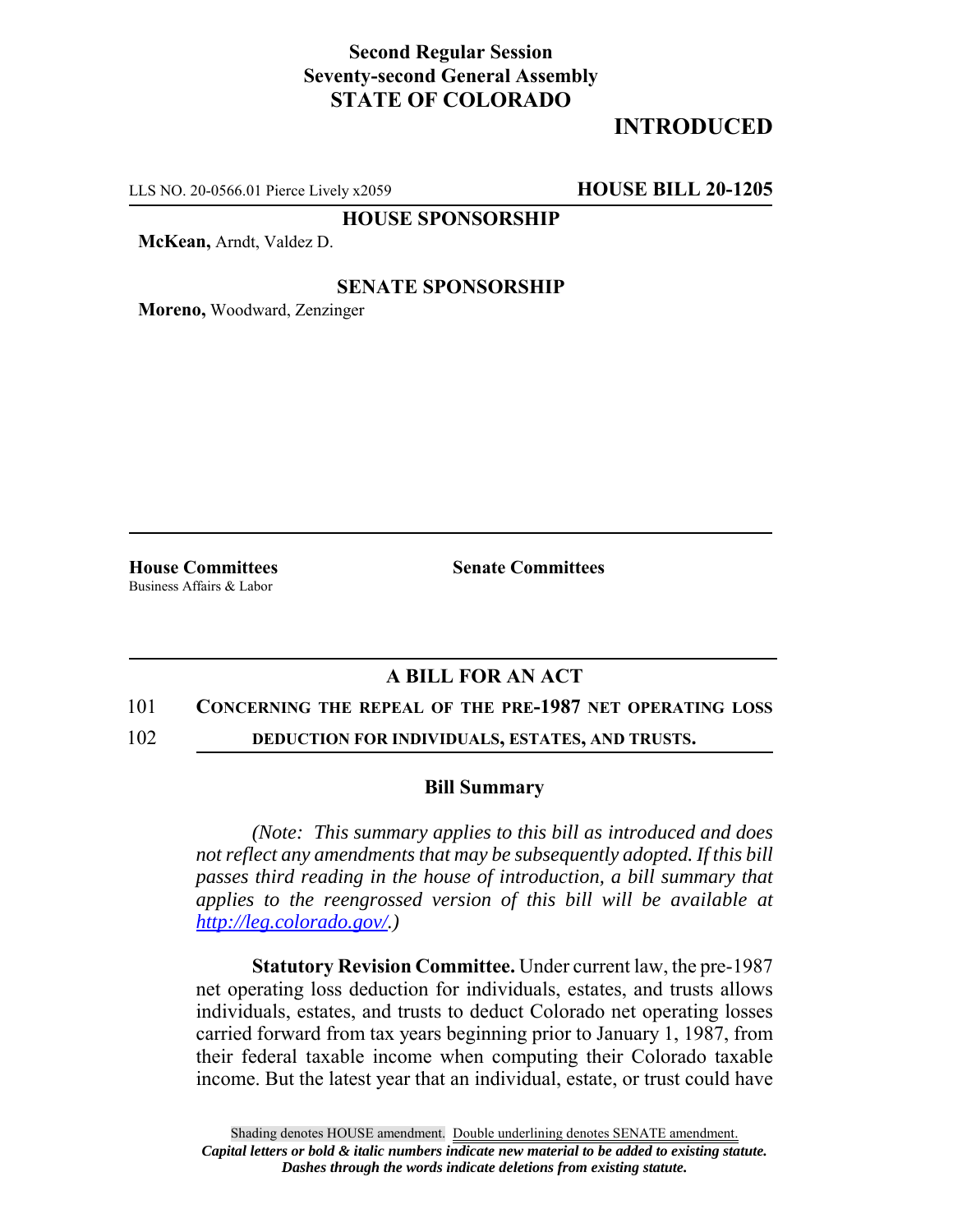used the pre-1987 net operating loss deduction and carried forward a net operating loss generated in 1987 was 2002. The bill repeals the deduction.

 *Be it enacted by the General Assembly of the State of Colorado:* **SECTION 1. Legislative declaration.** (1) The general assembly finds and declares that: (a) The pre-1987 net operating loss deduction for individuals, estates, and trusts allows individuals, estates, and trusts to deduct Colorado net operating losses carried forward from tax years beginning prior to January 1, 1987, from their federal taxable income when computing their Colorado taxable income. (b) Section 39-22-504 (2)(a), Colorado Revised Statutes, only allows taxpayers to carry forward pre-1987 net operating losses for 15 years. (c) Thus, the latest year that an individual, estate, or trust could have used the pre-1987 net operating loss deduction and carried forward a net operating loss generated in 1987 was 2002. (2) Therefore, it is the intent of the general assembly to simplify the administration of taxes for the state of Colorado by repealing tax expenditures that are obsolete and can no longer be claimed. **SECTION 2.** In Colorado Revised Statutes, 39-22-104, **repeal**  $(4)(d)$  as follows: **39-22-104. Income tax imposed on individuals, estates, and trusts - single rate - legislative declaration - definitions - repeal.** (4) There shall be subtracted from federal taxable income: (d) The net operating loss deduction allowed under section 24 39-22-504 to the extent carried over from a taxable year beginning prior 25 to January 1, ;